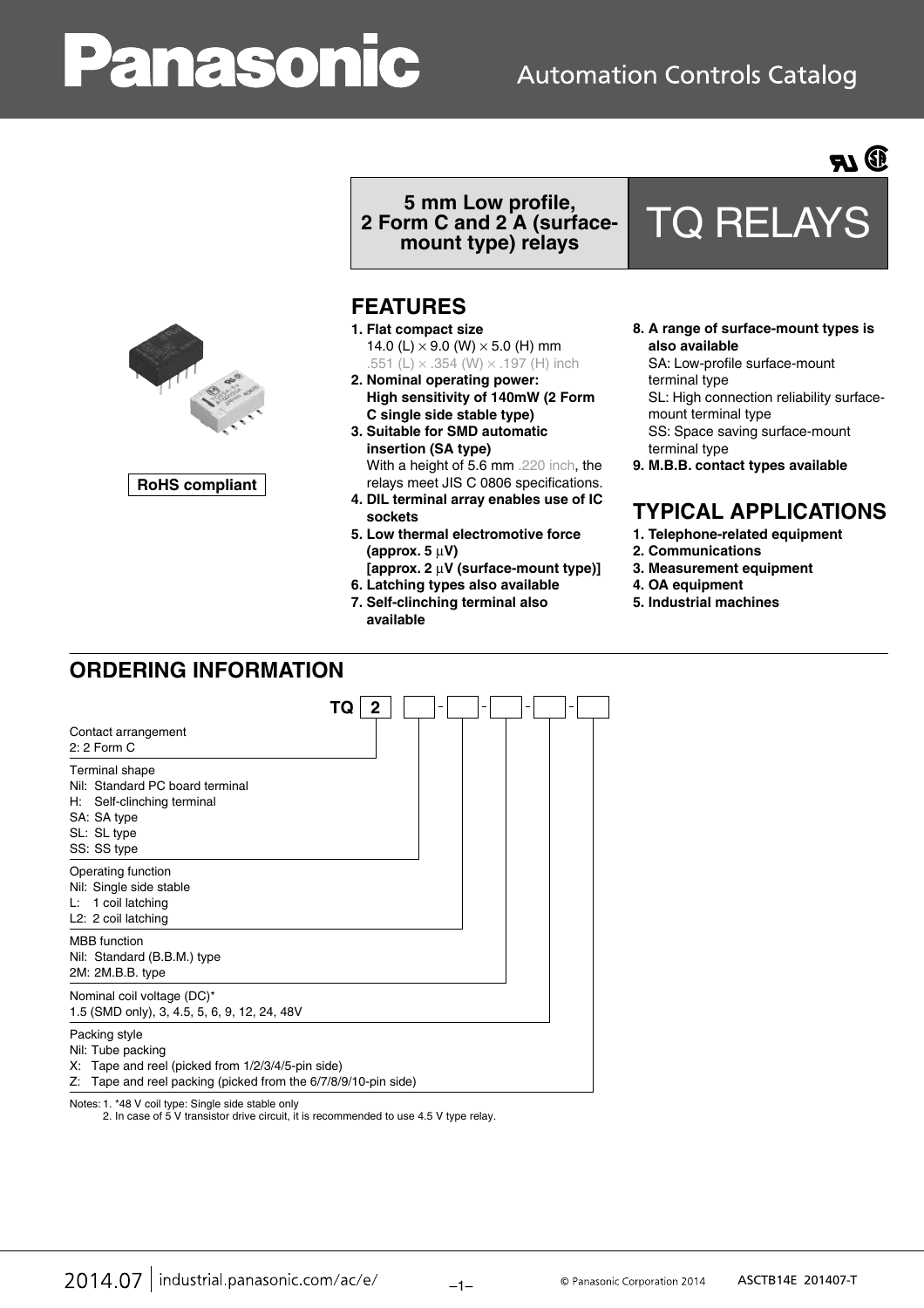### **TYPES** ■ Standard PC board terminal and self-clinching terminal

#### **1. Standard (B.B.M.) type** 1) Standard PC board terminal

| Contact     | Nominal coil | Single side stable | coil latching   | 2 coil latching |
|-------------|--------------|--------------------|-----------------|-----------------|
| arrangement | voltage      | Part No.           | Part No.        | Part No.        |
|             | 3 VDC        | <b>TQ2-3V</b>      | <b>TQ2-L-3V</b> | TQ2-L2-3V       |
|             | 4.5 V DC     | TQ2-4.5V           | TQ2-L-4.5V      | TQ2-L2-4.5V     |
|             | 5 VDC        | <b>TQ2-5V</b>      | <b>TQ2-L-5V</b> | TQ2-L2-5V       |
| 2 Form C    | V DC<br>6    | <b>TQ2-6V</b>      | <b>TQ2-L-6V</b> | TQ2-L2-6V       |
|             | V DC<br>9    | <b>TQ2-9V</b>      | <b>TQ2-L-9V</b> | TQ2-L2-9V       |
|             | V DC<br>12   | TQ2-12V            | TQ2-L-12V       | TO2-L2-12V      |
|             | V DC<br>24   | TQ2-24V            | TQ2-L-24V       | TQ2-L2-24V      |
|             | V DC<br>48   | <b>TQ2-48V</b>     |                 |                 |

Standard packing (2 Form C): Tube: 50 pcs.; Case: 1,000 pcs.

#### 2) Self-clinching terminal

| Contact     | Nominal coil            | Single side stable | coil latching     | 2 coil latching   |
|-------------|-------------------------|--------------------|-------------------|-------------------|
| arrangement | voltage                 | Part No.           | Part No.          | Part No.          |
|             | V DC<br>3               | <b>TQ2H-3V</b>     | <b>TQ2H-L-3V</b>  | <b>TQ2H-L2-3V</b> |
|             | 4.5 V DC                | TQ2H-4.5V          | TQ2H-L-4.5V       | TQ2H-L2-4.5V      |
|             | 5 VDC                   | <b>TQ2H-5V</b>     | <b>TQ2H-L-5V</b>  | <b>TQ2H-L2-5V</b> |
| 2 Form C    | V DC<br>6               | TQ2H-6V            | <b>TQ2H-L-6V</b>  | <b>TQ2H-L2-6V</b> |
|             | V DC<br>9               | <b>TQ2H-9V</b>     | <b>TQ2H-L-9V</b>  | <b>TQ2H-L2-9V</b> |
|             | V DC<br>12 <sup>2</sup> | TQ2H-12V           | <b>TQ2H-L-12V</b> | TQ2H-L2-12V       |
|             | V DC<br>24              | TQ2H-24V           | TQ2H-L-24V        | TQ2H-L2-24V       |
|             | V DC<br>48              | <b>TQ2H-48V</b>    |                   |                   |

Note: Types ("-3" to the end of part No.) designed to withstand strong vibration caused, for example, by the use of terminal cutters, can also be ordered. However, please contact us if you need parts for use in low level load.

#### **2. M.B.B. type**

#### 1) Standard PC board terminal

| Contact arrangement | Nominal coil voltage | Single side stable |
|---------------------|----------------------|--------------------|
|                     |                      | Part No.           |
|                     | 3 VDC                | TQ2-2M-3V          |
|                     | 4.5 V DC             | TQ2-2M-4.5V        |
|                     | 5 VDC                | TQ2-2M-5V          |
| 2 Form C            | 6 VDC                | TQ2-2M-6V          |
|                     | 9 VDC                | TQ2-2M-9V          |
|                     | 12 VDC               | TQ2-2M-12V         |
|                     | 24 VDC               | TQ2-2M-24V         |
|                     |                      |                    |

Standard packing: Tube: 50 pcs.; Case: 1,000 pcs.

#### 2) Self-clinching terminal

|                     |                      | Single side stable |
|---------------------|----------------------|--------------------|
| Contact arrangement | Nominal coil voltage | Part No.           |
|                     | 3 VDC                | TQ2H-2M-3V         |
|                     | 4.5 V DC             | TQ2H-2M-4.5V       |
|                     | 5 VDC                | TQ2H-2M-5V         |
| 2 Form C            | 6 VDC                | TQ2H-2M-6V         |
|                     | 9 VDC                | TQ2H-2M-9V         |
|                     | 12 VDC               | TQ2H-2M-12V        |
|                     | 24 VDC               | TQ2H-2M-24V        |

Standard packing: Tube: 50 pcs.; Case: 1,000 pcs.

Notes: 1. Latching types are available by request. Please consult us for details.

2. UL/CSA approved (UL file No.:E 43149, CSA file No.: LR26550)

3. Types ("-1" to the end of part No.) designed to withstand strong vibration caused, for example, by the use of terminal cutters, can also be ordered. However, please contact us if you need parts for use in low level load and low thermal power.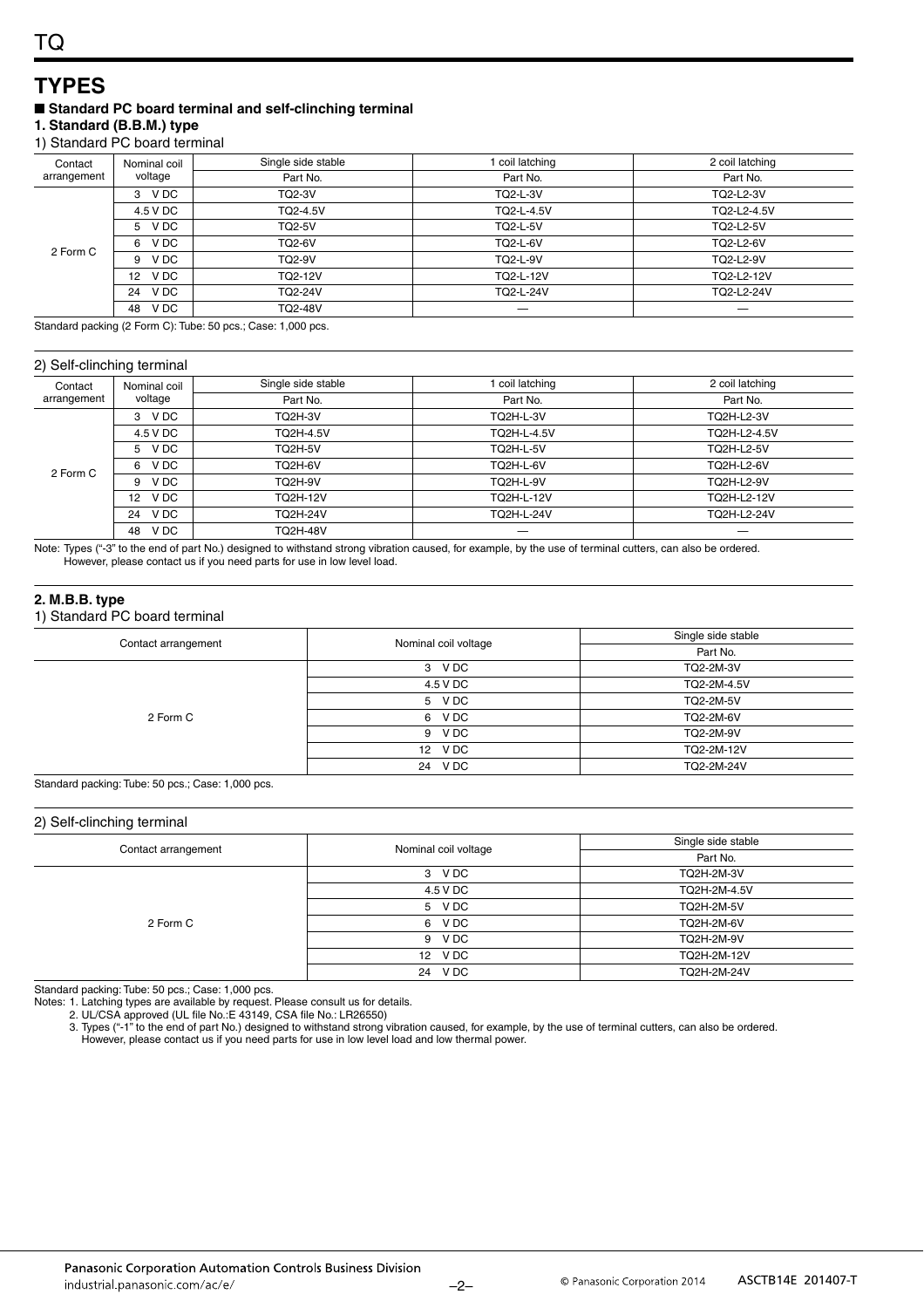#### ■ Surface-mount terminal

#### 1) Tube packing

| Nominal coil<br>Contact |                          | Single side stable     | coil latching             | 2 coil latching                         |
|-------------------------|--------------------------|------------------------|---------------------------|-----------------------------------------|
| arrangement             | voltage                  | Part No.               | Part No.                  | Part No.                                |
|                         | 1.5 V DC                 | TQ2S□-1.5V             | TQ2S <sup>-L-1.5V</sup>   | TQ2S <sub>1</sub> -L <sub>2</sub> -1.5V |
|                         | 3 VDC                    | TO2S <sub>1</sub> 3V   | TQ2S <sup>-L-3V</sup>     | TQ2S <sub>1</sub> -L <sub>2</sub> -3V   |
|                         | 4.5 V DC                 | TQ2S□-4.5V             | TQ2S <sub>1</sub> -L-4.5V | TQ2S <sub>1</sub> -L <sub>2</sub> -4.5V |
|                         | 5 VDC                    | $TO2S1-5V$             | TQ2S <sub>T</sub> -L-5V   | TQ2S <sub>1</sub> -L <sub>2</sub> -5V   |
| 2c                      | V DC<br>6                | TQ2S <sub>1</sub> -6V  | TQ2S <sub>T</sub> -L-6V   | TQ2S <sup>-L2-6V</sup>                  |
|                         | V DC<br>9                | TQ2S <sub>1</sub> -9V  | TQ2S <sub>T</sub> -L-9V   | TQ2S <sup>-L2-9V</sup>                  |
|                         | V DC<br>12 <sup>12</sup> | TQ2S <sub>1</sub> -12V | TQ2S□-L-12V               | TQ2S <sup>-L2-12V</sup>                 |
|                         | V DC<br>24               | TQ2S <sub>7</sub> -24V | TQ2S <sup>-L-24V</sup>    | TQ2S <sup>-1</sup> -L2-24V              |
|                         | V DC<br>48               | TQ2S <sup>-48V</sup>   |                           |                                         |

□: For each surface-mounted terminal identification, input the following letter. SA type: <u>A</u>, SL type: <u>L,</u> SS type: <u>S</u> Standard packing: Tube: 50 pcs.; Case: 1,000 pcs.

#### 2) Tape and reel packing

|                        | $\tilde{\phantom{a}}$     |                          |                             |                                           |
|------------------------|---------------------------|--------------------------|-----------------------------|-------------------------------------------|
| Contact<br>arrangement | Nominal coil              | Single side stable       | coil latching               | 2 coil latching                           |
|                        | voltage                   | Part No.                 | Part No.                    | Part No.                                  |
|                        | 1.5 V DC                  | TQ2S <sup>-1.5V-Z</sup>  | TQ2S <sub>1</sub> -L-1.5V-Z | TQ2S <sub>1</sub> -L <sub>2</sub> -1.5V-Z |
|                        | 3 VDC                     | TQ2S□-3V-Z               | TQ2S□-L-3V-Z                | TQ2S <sup>-L2-3V-Z</sup>                  |
|                        | 4.5 V DC                  | TQ2S <sub>14.5</sub> V-Z | TQ2S <sup>-L-4.5V-Z</sup>   | TQ2S <sup>-L2-4.5V-Z</sup>                |
|                        | 5 VDC                     | TQ2S□-5V-Z               | TQ2S <sub>1</sub> -L-5V-Z   | TQ2S <sub>1</sub> -L <sub>2</sub> -5V-Z   |
| 2 Form C               | V DC<br>6                 | TQ2S□-6V-Z               | TQ2S <sub>1</sub> -L-6V-Z   | TQ2S <sup>-1</sup> -L2-6V-Z               |
|                        | V DC<br>9                 | TQ2S□-9V-Z               | TQ2S <sub>1</sub> -L-9V-Z   | TQ2S <sub>7</sub> -L2-9V-Z                |
|                        | V DC<br>$12 \overline{ }$ | TQ2S <sub>1</sub> -12V-Z | TQ2S <sub>1</sub> -L-12V-Z  | TQ2S <sub>1</sub> -L <sub>2</sub> -12V-Z  |
|                        | V DC<br>24                | TQ2S□-24V-Z              | TQ2S <sub>1</sub> -L-24V-Z  | TQ2S <sup>-1</sup> -L2-24V-Z              |
|                        | V DC<br>48                | TQ2S□-48V-Z              |                             |                                           |
|                        |                           |                          |                             |                                           |

□: For each surface-mounted terminal identification, input the following letter. SA type: <u>A</u>, SL type: <u>L,</u> SS type: <u>S</u>

Standard packing: Tape and reel: 500 pcs.; Case: 1,000 pcs.

Note: Tape and reel packing symbol "-Z" is not marked on the relay. "X" type tape and reel packing (picked from 1/2/3/4-pin side) is also available.

### **RATING**

#### ■ Standard PC board terminal and self-clinching terminal **1. Coil data [Standard (B.B.M.) type]**

1) Single side stable (2 Form C)

| Nominal coil<br>voltage | Pick-up voltage<br>(at 20 $\mathrm{^{\circ}C}$ 68 $\mathrm{^{\circ}F}$ ) | Drop-out voltage<br>(at 20 $\mathrm{^{\circ}C}$ 68 $\mathrm{^{\circ}F}$ ) | Nominal operating<br>current<br>[±10%] (at 20°C 68°F) | Coil resistance<br>[ $\pm$ 10%] (at 20°C 68°F) | Nominal operating<br>power | Max. applied voltage<br>(at 20 $\degree$ C 68 $\degree$ F) |  |
|-------------------------|--------------------------------------------------------------------------|---------------------------------------------------------------------------|-------------------------------------------------------|------------------------------------------------|----------------------------|------------------------------------------------------------|--|
| V DC<br>3               |                                                                          |                                                                           | 46.7 mA                                               | 64.3 $\Omega$                                  |                            |                                                            |  |
| 4.5 V DC                |                                                                          |                                                                           | 31.1 mA                                               | 144.6 $\Omega$                                 | 140 mW                     | 150%V of<br>nominal voltage                                |  |
| 5 VDC                   |                                                                          |                                                                           | 28.1 mA                                               | 178<br>$\Omega$                                |                            |                                                            |  |
| V DC<br>6               | 75%V or less of                                                          | 10%V or more of                                                           | 23.3 mA                                               | 257<br>$\Omega$                                |                            |                                                            |  |
| V DC<br>9               | nominal voltage*                                                         | nominal voltage*                                                          | 15.5 mA                                               | 579<br>$\Omega$                                |                            |                                                            |  |
| V DC<br>12              |                                                                          | (Initial)<br>(Initial)                                                    |                                                       | 11.7 mA                                        | 1,028 $\Omega$             |                                                            |  |
| V DC<br>24              |                                                                          |                                                                           | 8.3 mA                                                | 2,880 $\Omega$                                 | 200 mW                     |                                                            |  |
| V DC<br>48              |                                                                          |                                                                           | 6.25 mA                                               | 7,680<br>$\Omega$                              | 300 mW                     | 120%V of<br>nominal voltage                                |  |

#### 2) 1 coil latching (2 Form C)

| Nominal coil<br>voltage | Set voltage<br>(at 20 $\mathrm{^{\circ}C}$ 68 $\mathrm{^{\circ}F}$ ) | Reset voltage<br>(at 20 $\mathrm{^{\circ}C}$ 68 $\mathrm{^{\circ}F}$ ) | Nominal operating<br>current<br>[ $\pm$ 10%] (at 20 $\degree$ C 68 $\degree$ F) | Coil resistance<br>[±10%] (at 20°C 68°F) |        | Max. applied voltage<br>(at 20 $\mathrm{^{\circ}C}$ 68 $\mathrm{^{\circ}F}$ ) |
|-------------------------|----------------------------------------------------------------------|------------------------------------------------------------------------|---------------------------------------------------------------------------------|------------------------------------------|--------|-------------------------------------------------------------------------------|
| V DC<br>3               |                                                                      |                                                                        | 33.3 mA                                                                         | 90<br>$\Omega$                           |        | $150\%$ V of<br>nominal voltage                                               |
| 4.5 V DC                |                                                                      |                                                                        | 22.2 mA                                                                         | $202.5 \Omega$                           | 100 mW |                                                                               |
| V DC<br>5.              | 75%V or less of                                                      | 75%V or less of                                                        | 20 mA                                                                           | 250<br>$\Omega$                          |        |                                                                               |
| V DC<br>6               | nominal voltage*                                                     | nominal voltage*                                                       | 16.7 mA                                                                         | 360<br>$\Omega$                          |        |                                                                               |
| V DC<br>9               | (Initial)                                                            | (Initial)                                                              | 11.1 $mA$                                                                       | 810<br>$\Omega$                          |        |                                                                               |
| 12 VDC                  |                                                                      | 8.3 mA                                                                 | 1,440 $\Omega$                                                                  |                                          |        |                                                                               |
| V DC<br>24              |                                                                      |                                                                        | 6.3 mA                                                                          | 3.840<br>$\Omega$                        | 150 mW |                                                                               |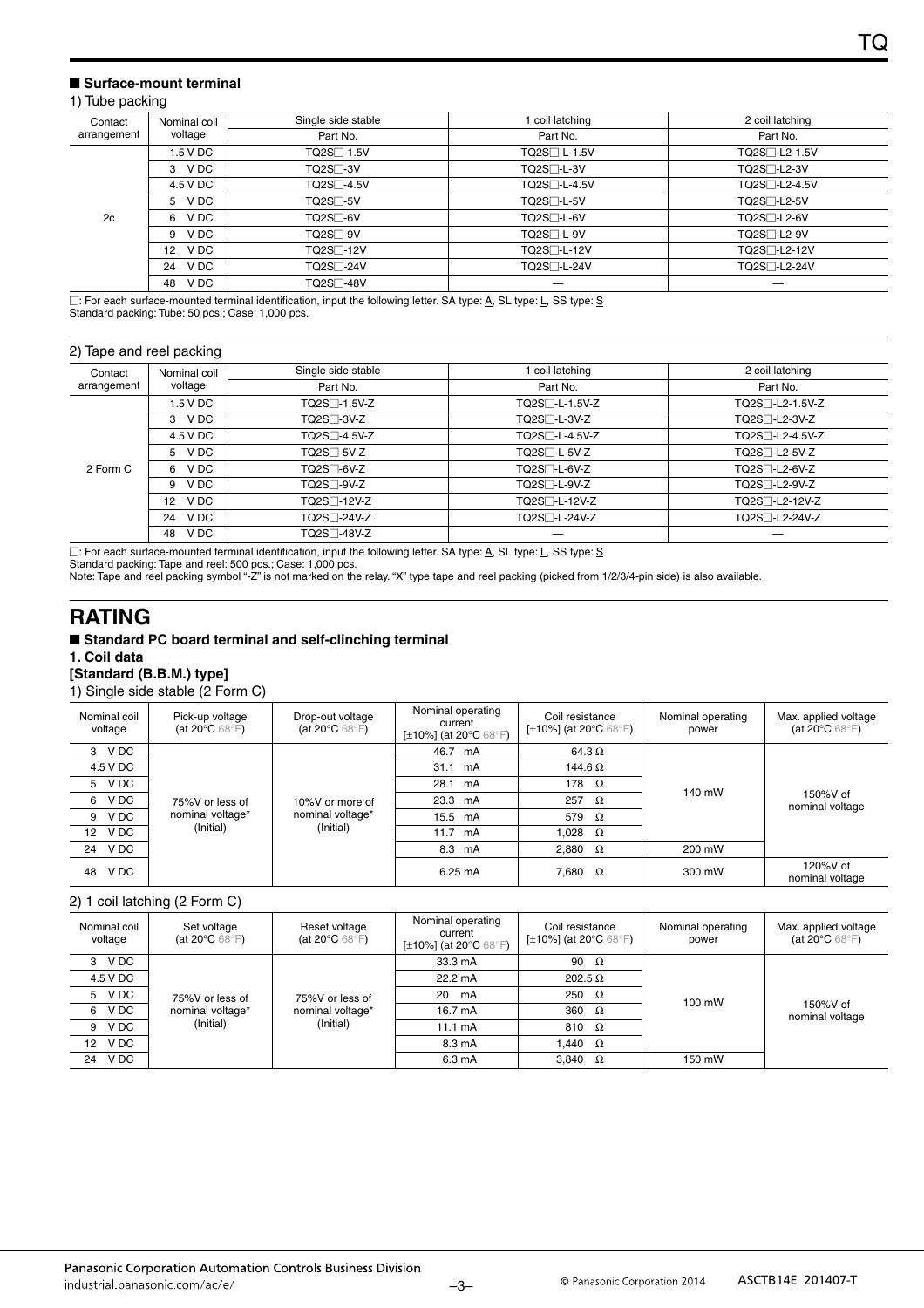#### 3) 2 coil latching (2 Form C)

| Nominal coil<br>voltage | Set voltage<br>Reset voltage<br>(at 20 $\mathrm{^{\circ}C}$ 68 $\mathrm{^{\circ}F}$ )<br>(at 20 $\mathrm{^{\circ}C}$ 68 $\mathrm{^{\circ}F}$ ) |                                     | Nominal operating<br>current<br>[ $\pm$ 10%] (at 20 $\degree$ C 68 $\degree$ F) |            | Coil resistance<br>[ $\pm$ 10%] (at 20 $^{\circ}$ C 68 $^{\circ}$ F) |                 | Nominal operating<br>power |            | Max. applied voltage<br>(at 20 $\mathrm{^{\circ}C}$ 68 $\mathrm{^{\circ}F}$ ) |
|-------------------------|------------------------------------------------------------------------------------------------------------------------------------------------|-------------------------------------|---------------------------------------------------------------------------------|------------|----------------------------------------------------------------------|-----------------|----------------------------|------------|-------------------------------------------------------------------------------|
|                         |                                                                                                                                                |                                     | Set coil                                                                        | Reset coil | Set coil                                                             | Reset coil      | Set coil                   | Reset coil |                                                                               |
| V DC<br>3               |                                                                                                                                                |                                     | 66.7 mA                                                                         | 66.7 mA    | 45<br>Ω                                                              | 45<br>$\Omega$  |                            | 200 mW     | 150%V of<br>nominal voltage                                                   |
| 4.5 V DC                |                                                                                                                                                |                                     | 44.4 mA                                                                         | 44.4 mA    | 101.2 $\Omega$                                                       | 101.2 $\Omega$  | 200 mW                     |            |                                                                               |
| V DC<br>5               |                                                                                                                                                |                                     | 40<br>mA                                                                        | 40<br>mA   | 125<br>Ω                                                             | 125<br>$\Omega$ |                            |            |                                                                               |
| V DC<br>6               | 75%V or less of<br>nominal voltage*                                                                                                            | 75%V or less of<br>nominal voltage* | 33.3 mA                                                                         | 33.3 mA    | 180<br>Ω                                                             | 180<br>$\Omega$ |                            |            |                                                                               |
| V DC<br>9               | (Initial)                                                                                                                                      | (Initial)                           | 22.2 mA                                                                         | 22.2 mA    | 405<br>$\Omega$                                                      | 405<br>Ω        |                            |            |                                                                               |
| V DC<br>12 <sup>2</sup> |                                                                                                                                                |                                     | 16.7 mA                                                                         | 16.7 mA    | 720<br>Ω                                                             | 720<br>Ω        |                            |            |                                                                               |
| V DC<br>24              |                                                                                                                                                |                                     | $12.5 \text{ mA}$                                                               | 12.5 mA    | 1.920<br>Ω                                                           | .920<br>Ω       | 300 mW                     | 300 mW     | 120%V of<br>nominal voltage                                                   |

#### **[M.B.B. type]**

| Nominal coil<br>voltage | Pick-up voltage<br>(at 20 $\degree$ C 68 $\degree$ F) | Drop-out voltage<br>(at 20 $\mathrm{^{\circ}C}$ 68 $\mathrm{^{\circ}F}$ ) | Nominal operating<br>current<br>[±10%] (at 20°C 68°F) | Coil resistance<br>[ $\pm$ 10%] (at 20 $^{\circ}$ C 68 $^{\circ}$ F) | Nominal operating<br>power | Max. applied voltage<br>(at 20 $\mathrm{^{\circ}C}$ 68 $\mathrm{^{\circ}F}$ ) |
|-------------------------|-------------------------------------------------------|---------------------------------------------------------------------------|-------------------------------------------------------|----------------------------------------------------------------------|----------------------------|-------------------------------------------------------------------------------|
| 3 VDC                   |                                                       |                                                                           | 66.7 mA                                               | 45 $\Omega$                                                          |                            |                                                                               |
| 4.5 V DC                |                                                       |                                                                           | 44.4 mA                                               | 101 $\Omega$                                                         | 200 mW                     | 150%V of<br>nominal voltage                                                   |
| 5 VDC                   | 80%V or less of                                       | 10%V or more of                                                           | mA<br>40                                              | 125 $\Omega$                                                         |                            |                                                                               |
| V DC<br>6               | nominal voltage*                                      | nominal voltage*                                                          | 33.3 mA                                               | 180 $\Omega$                                                         |                            |                                                                               |
| V DC<br>9               | (Initial)                                             | (Initial)                                                                 | 22.2 mA                                               | 405 $\Omega$                                                         |                            |                                                                               |
| 12 VDC                  |                                                       |                                                                           | 16.7 mA                                               | $720 \Omega$                                                         |                            |                                                                               |
| V DC<br>24              |                                                       |                                                                           | 8.3 mA                                                | $2.880\ \Omega$                                                      |                            |                                                                               |

\*Pulse drive (JIS C 5442-1986)

| 2. Specifications             |                                                      |                                             |                                                                                                                                                                                                                                                                                                                                                                                                |  |  |  |
|-------------------------------|------------------------------------------------------|---------------------------------------------|------------------------------------------------------------------------------------------------------------------------------------------------------------------------------------------------------------------------------------------------------------------------------------------------------------------------------------------------------------------------------------------------|--|--|--|
| Characteristics               |                                                      | Item                                        | Specifications                                                                                                                                                                                                                                                                                                                                                                                 |  |  |  |
|                               | Arrangement                                          |                                             | 2 Form C. 2 Form D (M.B.B.)                                                                                                                                                                                                                                                                                                                                                                    |  |  |  |
| Contact                       | Initial contact resistance, max.                     |                                             | Max. $50 \text{m}\Omega$ (By voltage drop 6 V DC 1A)                                                                                                                                                                                                                                                                                                                                           |  |  |  |
|                               | Contact material                                     |                                             | Ag+Au clad                                                                                                                                                                                                                                                                                                                                                                                     |  |  |  |
|                               | Nominal switching capacity                           |                                             | 1 A 30 V DC, 0.5 A 125 V AC (resistive load)                                                                                                                                                                                                                                                                                                                                                   |  |  |  |
|                               | Max. switching power                                 |                                             | 30 W (DC), 62.5 V A (AC) (resistive load)                                                                                                                                                                                                                                                                                                                                                      |  |  |  |
|                               | Max. switching voltage                               |                                             | 110 V DC, 125 V AC                                                                                                                                                                                                                                                                                                                                                                             |  |  |  |
|                               | Max. switching current                               |                                             | 1A                                                                                                                                                                                                                                                                                                                                                                                             |  |  |  |
| Rating                        |                                                      | Min. switching capacity (Reference value)*1 | 10µA 10mV DC                                                                                                                                                                                                                                                                                                                                                                                   |  |  |  |
|                               | Nominal                                              | Single side stable                          | Standard (B.B.M) type: 140 mW (3 to 12 V DC), 200 mW (24 V DC), 300 mW (48 V DC)<br>M.B.B. type: 200 mW                                                                                                                                                                                                                                                                                        |  |  |  |
|                               | operating power                                      | 1 coil latching                             | 100 mW (3 to 12 V DC), 150 mW (24 V DC)                                                                                                                                                                                                                                                                                                                                                        |  |  |  |
|                               |                                                      | 2 coil latching                             | 200 mW (3 to 12 V DC), 300 mW (24 V DC)                                                                                                                                                                                                                                                                                                                                                        |  |  |  |
| Electrical<br>characteristics | Insulation resistance (Initial)                      |                                             | Min. 1,000M $\Omega$ (at 500V DC)<br>Measurement at same location as "Initial breakdown voltage" section.                                                                                                                                                                                                                                                                                      |  |  |  |
|                               | Breakdown<br>voltage (Initial)                       | Between open contacts                       | Standard (B.B.M) type: 750 Vrms for 1min. (Detection current: 10 mA),<br>M.B.B. type: 300 Vrms for 1 min. (Detection current: 10 mA)                                                                                                                                                                                                                                                           |  |  |  |
|                               |                                                      | Between contact and coil                    | 1,000 Vrms for 1min. (Detection current: 10 mA)                                                                                                                                                                                                                                                                                                                                                |  |  |  |
|                               |                                                      | Between contact sets                        | 1,000 Vrms for 1min. (Detection current: 10 mA)                                                                                                                                                                                                                                                                                                                                                |  |  |  |
|                               | Temperature rise (at 20°C 68°F)                      |                                             | Max. 50°C (By resistive method, nominal coil voltage applied to the coil; contact carrying current: 1A.)                                                                                                                                                                                                                                                                                       |  |  |  |
|                               |                                                      | Operate time [Set time] (at 20°C 68°F)      | Max. 3 ms [Max. 3 ms] (Nominal coil voltage applied to the coil, excluding contact bounce time.)                                                                                                                                                                                                                                                                                               |  |  |  |
|                               | Release time [Reset time] (at 20°C 68°F)             |                                             | Max. 3 ms [Max. 3 ms] (Nominal coil voltage applied to the coil, excluding contact bounce time.)<br>(without diode)                                                                                                                                                                                                                                                                            |  |  |  |
|                               | Shock                                                | Functional                                  | Min. 490 m/s <sup>2</sup> (Half-wave pulse of sine wave: 11 ms; detection time: 10us.)                                                                                                                                                                                                                                                                                                         |  |  |  |
| Mechanical                    | resistance                                           | Destructive                                 | Min. 980 m/s <sup>2</sup> (Half-wave pulse of sine wave: 6 ms.)                                                                                                                                                                                                                                                                                                                                |  |  |  |
| characteristics               | Vibration                                            | Functional                                  | 10 to 55 Hz at double amplitude of 3 mm (Detection time: 10us.)                                                                                                                                                                                                                                                                                                                                |  |  |  |
|                               | resistance                                           | <b>Destructive</b>                          | 10 to 55 Hz at double amplitude of 5 mm                                                                                                                                                                                                                                                                                                                                                        |  |  |  |
|                               | Mechanical (at 180 cpm)                              |                                             | Standard (B.B.M) type: Min. 10 <sup>8</sup> , M.B.B. type: Min. 10 <sup>7</sup>                                                                                                                                                                                                                                                                                                                |  |  |  |
| <b>Expected life</b>          | Electrical (at 20 cpm)                               |                                             | Standard (B.B.M) type: Min. 2×10 <sup>5</sup> (1 A 30 V DC resistive), Min. 10 <sup>5</sup> (0.5 A 125 V AC resistive)<br>M.B.B. type: Min. 10 <sup>5</sup> (1 A 30 V DC resistive)                                                                                                                                                                                                            |  |  |  |
| Conditions                    | Conditions for operation, transport and<br>storage*2 |                                             | Standard (B.B.M) type:<br>Ambient temperature: $-40^{\circ}$ C to $+70^{\circ}$ C $-40^{\circ}$ F to $+158^{\circ}$ F;<br>Humidity: 5 to 85% R.H. (Not freezing and condensing at low temperature)<br>M.B.B. type:<br>Ambient temperature: $-40^{\circ}$ C to $+50^{\circ}$ C $-40^{\circ}$ F to $+122^{\circ}$ F;<br>Humidity: 5 to 85% R.H. (Not freezing and condensing at low temperature) |  |  |  |
|                               |                                                      | Max. operating speed (at rated load)        | 20 cpm                                                                                                                                                                                                                                                                                                                                                                                         |  |  |  |
| Unit weight                   |                                                      |                                             | Approx. 1.5 g.053 oz                                                                                                                                                                                                                                                                                                                                                                           |  |  |  |

Notes: \*1 This value can change due to the switching frequency, environmental conditions, and desired reliability level, therefore it is recommended to check this with the

actual load. TX/TX-S/TX-D relay AgPd contact type are available for low level load switching (10V DC, 10mA max. level). \*2 Refer to "AMBIENT ENVIRONMENT" in GENERAL APPLICATION GUIDELINES.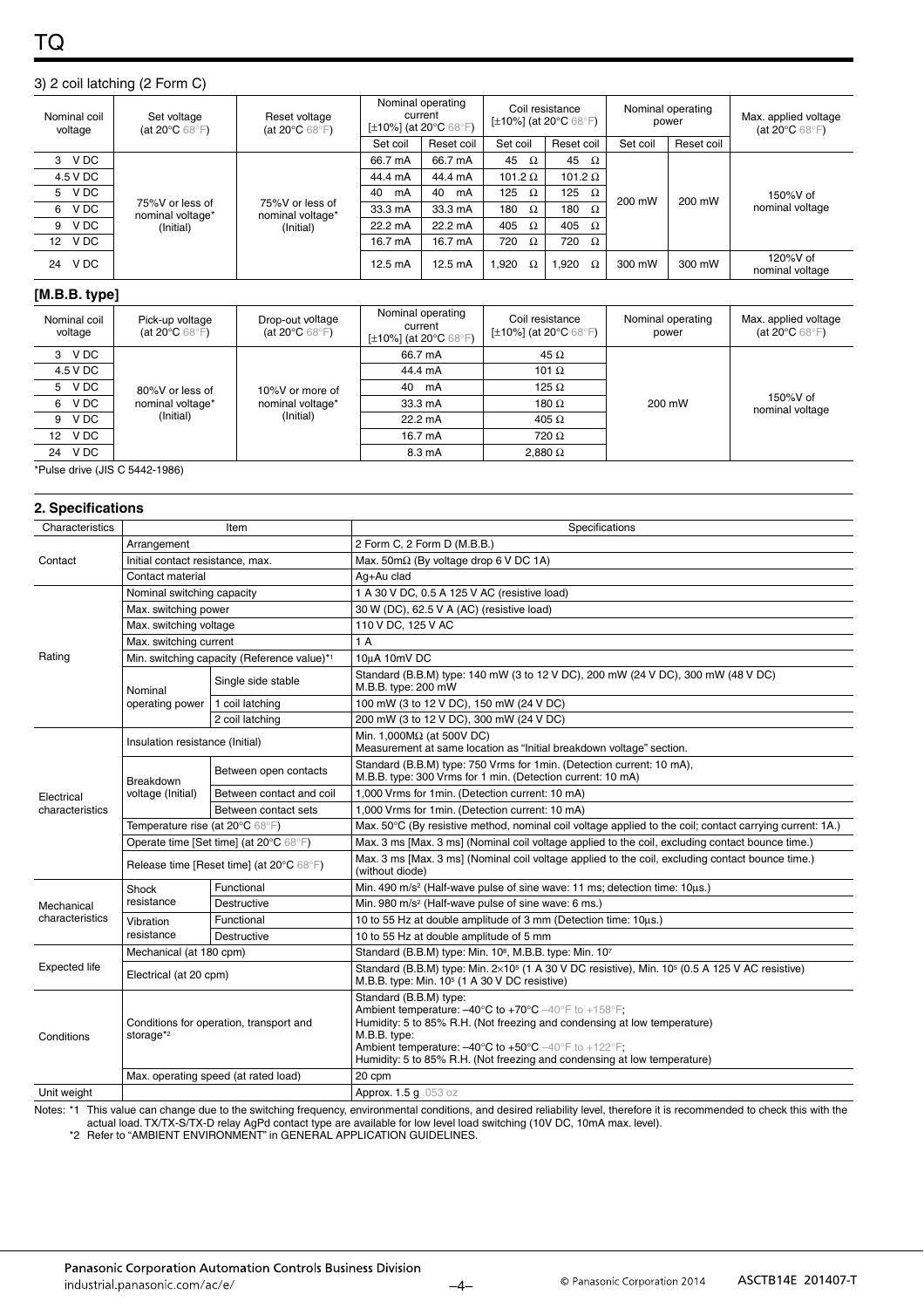#### ■ **Surface-mount terminal**

#### **1. Coil data**

#### 1) Single side stable

| Nominal coil<br>voltage | Pick-up voltage<br>(at 20 $\mathrm{^{\circ}C}$ 68 $\mathrm{^{\circ}F}$ ) | Drop-out voltage<br>(at 20 $\mathrm{^{\circ}C}$ 68 $\mathrm{^{\circ}F}$ ) | Nominal operating<br>current<br>(at 20 $\mathrm{^{\circ}C}$ 68 $\mathrm{^{\circ}F}$ ) | Coil resistance<br>[ $\pm$ 10%] (at 20 $^{\circ}$ C 68 $^{\circ}$ F) | Nominal operating<br>power | Max. applied voltage<br>(at 20 $\mathrm{^{\circ}C}$ 68 $\mathrm{^{\circ}F}$ ) |
|-------------------------|--------------------------------------------------------------------------|---------------------------------------------------------------------------|---------------------------------------------------------------------------------------|----------------------------------------------------------------------|----------------------------|-------------------------------------------------------------------------------|
| 1.5 V DC                |                                                                          |                                                                           | 93.8 mA                                                                               | 16 $\Omega$                                                          |                            |                                                                               |
| 3 VDC                   |                                                                          | 10%V or more of<br>nominal voltage*<br>(Initial)                          | 46.7 mA                                                                               | 64.3 $\Omega$                                                        |                            | 150%V of<br>nominal voltage                                                   |
| 4.5 V DC                |                                                                          |                                                                           | 31 mA                                                                                 | 145 $\Omega$                                                         |                            |                                                                               |
| 5 VDC                   |                                                                          |                                                                           | 28.1 mA                                                                               | 178<br>$\Omega$                                                      | 140 mW                     |                                                                               |
| 6 VDC                   | 75%V or less of<br>nominal voltage*                                      |                                                                           | 23.3 mA                                                                               | 257<br>$\Omega$                                                      |                            |                                                                               |
| V DC<br>9               | (Initial)                                                                |                                                                           | 15.5 mA                                                                               | 579<br>$\Omega$                                                      |                            |                                                                               |
| 12 VDC                  |                                                                          |                                                                           | $11.7 \text{ mA}$                                                                     | 1,028 $\Omega$                                                       |                            |                                                                               |
| V DC<br>24              |                                                                          | 8.3 mA                                                                    | 2.880 $\Omega$                                                                        | 200 mW                                                               |                            |                                                                               |
| V DC<br>48              |                                                                          |                                                                           | 6.3 mA                                                                                | 7,680 $\Omega$                                                       | 300 mW                     | 120%V of<br>nominal voltage                                                   |
| 2) 1 coil latching      |                                                                          |                                                                           |                                                                                       |                                                                      |                            |                                                                               |
|                         |                                                                          |                                                                           | Nominal operating                                                                     |                                                                      |                            |                                                                               |

| Nominal coil<br>voltage | Set voltage<br>(at 20 $\degree$ C 68 $\degree$ F) | Reset voltage<br>(at 20 $\mathrm{^{\circ}C}$ 68 $\mathrm{^{\circ}F}$ ) | Nominal operating<br>current<br>(at 20 $\degree$ C 68 $\degree$ F) | Coil resistance<br>[±10%] (at 20°C 68°F) | Nominal operating<br>power | Max. applied voltage<br>(at 20 $\mathrm{^{\circ}C}$ 68 $\mathrm{^{\circ}F}$ ) |
|-------------------------|---------------------------------------------------|------------------------------------------------------------------------|--------------------------------------------------------------------|------------------------------------------|----------------------------|-------------------------------------------------------------------------------|
| 1.5 V DC                |                                                   | 75%V or less of<br>nominal voltage*<br>nominal voltage*<br>(Initial)   | 46.9 mA                                                            | 32 $\Omega$                              |                            | 150%V of<br>nominal voltage                                                   |
| V DC<br>3               |                                                   |                                                                        | 23.3 mA                                                            | 128.6 $\Omega$                           |                            |                                                                               |
| 4.5 V DC                |                                                   |                                                                        | 15.6 mA                                                            | 289.3 $\Omega$                           |                            |                                                                               |
| 5 VDC                   | 75%V or less of                                   |                                                                        | 14 mA                                                              | 357 $\Omega$                             | 70 mW                      |                                                                               |
| V DC<br>6               | (Initial)                                         |                                                                        | $11.7 \text{ mA}$                                                  | 514 $\Omega$                             |                            |                                                                               |
| V DC<br>9               |                                                   |                                                                        | 7.8 mA                                                             | 1.157 $\Omega$                           |                            |                                                                               |
| 12 V DC                 |                                                   |                                                                        | 5.8 mA                                                             | 2.057 $\Omega$                           |                            |                                                                               |
| V DC<br>24              |                                                   |                                                                        | 4.2 mA                                                             | 5.760<br>$\Omega$                        | 100 mW                     |                                                                               |

#### 3) 2 coil latching

| Nominal coil<br>voltage | Set voltage<br>(at 20 $\mathrm{^{\circ}C}$ 68 $\mathrm{^{\circ}F}$ )                                                                                        | Reset voltage<br>(at 20 $\mathrm{^{\circ}C}$ 68 $\mathrm{^{\circ}F}$ ) | Nominal operating<br>current<br>(at 20 $\degree$ C 68 $\degree$ F) |            | Coil resistance<br>[ $\pm$ 10%] (at 20°C 68°F) |                   | Nominal operating<br>power |            | Max. applied voltage<br>(at 20 $\mathrm{^{\circ}C}$ 68 $\mathrm{^{\circ}F}$ ) |
|-------------------------|-------------------------------------------------------------------------------------------------------------------------------------------------------------|------------------------------------------------------------------------|--------------------------------------------------------------------|------------|------------------------------------------------|-------------------|----------------------------|------------|-------------------------------------------------------------------------------|
|                         |                                                                                                                                                             |                                                                        | Set coil                                                           | Reset coil | Set coil                                       | Reset coil        | Set coil                   | Reset coil |                                                                               |
| 1.5 V DC                | V DC<br>з<br>4.5 V DC<br>75%V or less of<br>V DC<br>5<br>nominal voltage*<br>V DC<br>6.<br>(Initial)<br>V DC<br>9<br>V DC<br>12 <sup>12</sup><br>V DC<br>24 | 75%V or less of<br>nominal voltage*<br>(Initial)                       | 93.8 mA                                                            | 93.8 mA    | 16<br>Ω                                        | 16<br>Ω           | 140 mW                     | 140 mW     | 150%V of<br>nominal voltage                                                   |
|                         |                                                                                                                                                             |                                                                        | 46.7 mA                                                            | 46.7 mA    | 64.3 $\Omega$                                  | 64.3 $\Omega$     |                            |            |                                                                               |
|                         |                                                                                                                                                             |                                                                        | 31<br>mA                                                           | 31<br>mA   | 145<br>$\Omega$                                | 145 $\Omega$      |                            |            |                                                                               |
|                         |                                                                                                                                                             |                                                                        | 28.1 mA                                                            | 28.1 mA    | 178<br>Ω                                       | 178<br>$\Omega$   |                            |            |                                                                               |
|                         |                                                                                                                                                             |                                                                        | 23.3 mA                                                            | 23.3 mA    | 257<br>Ω                                       | 257<br>Ω          |                            |            |                                                                               |
|                         |                                                                                                                                                             |                                                                        | 15.5 mA                                                            | 15.5 mA    | 579<br>Ω                                       | 579<br>$\Omega$   |                            |            |                                                                               |
|                         |                                                                                                                                                             |                                                                        | $11.7 \text{ mA}$                                                  | 11.7 mA    | 1.028<br>Ω                                     | 1.028<br>$\Omega$ |                            |            |                                                                               |
|                         |                                                                                                                                                             |                                                                        | 8.3 mA                                                             | 8.3 mA     | 2.880<br>Ω                                     | 2.880<br>Ω        | 200 mW                     | 200 mW     |                                                                               |

\*Pulse drive (JIS C 5442-1986)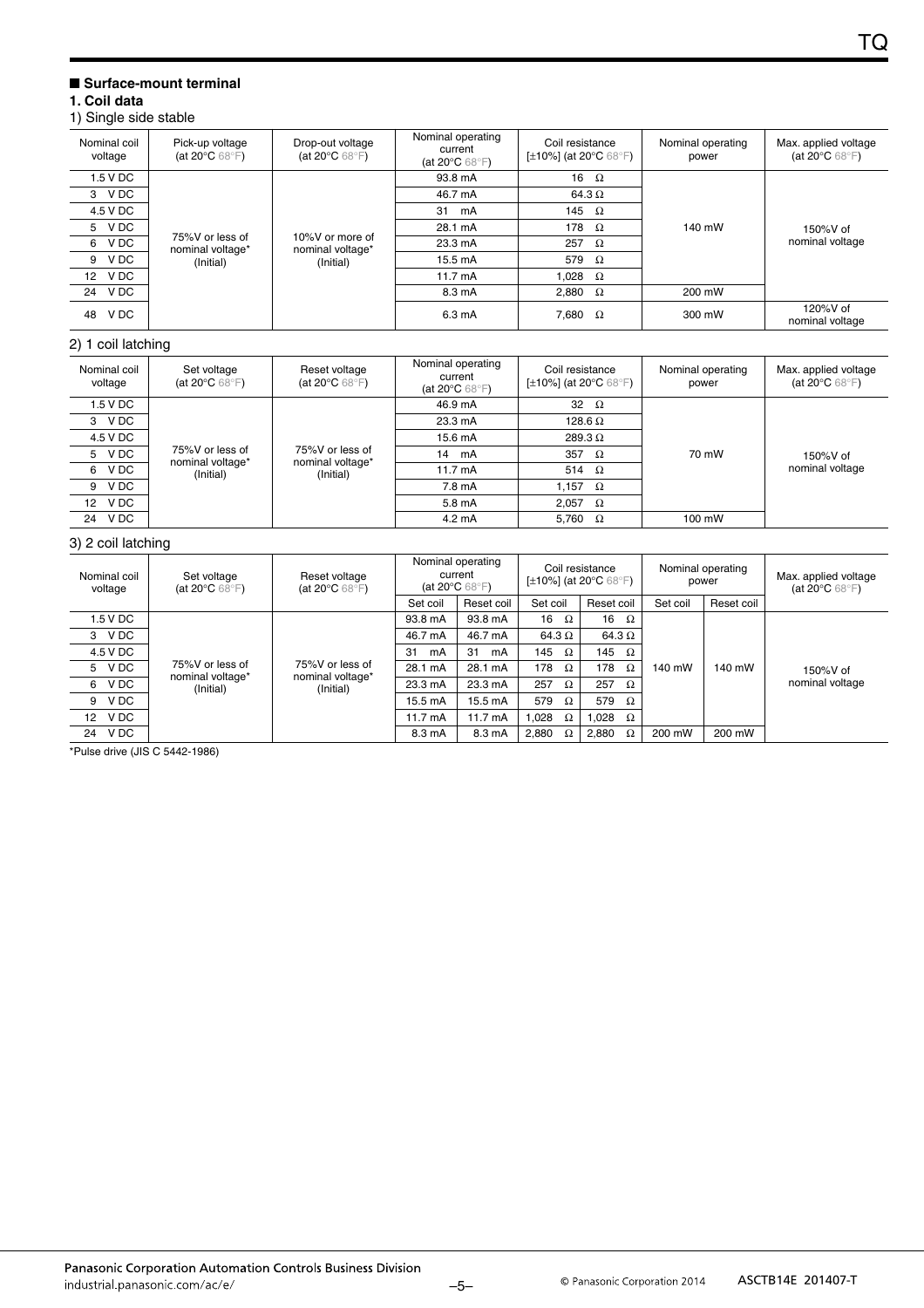# TQ

| 2. Specifications    |                                                   |                                             |                                                                                                                                                                                                                                 |  |  |  |  |
|----------------------|---------------------------------------------------|---------------------------------------------|---------------------------------------------------------------------------------------------------------------------------------------------------------------------------------------------------------------------------------|--|--|--|--|
| Characteristics      | Item                                              |                                             | Specifications                                                                                                                                                                                                                  |  |  |  |  |
| Contact              | Arrangement                                       |                                             | 2 Form C                                                                                                                                                                                                                        |  |  |  |  |
|                      | Initial contact resistance, max.                  |                                             | Max. 75 m $\Omega$ (By voltage drop 6 V DC 1A)                                                                                                                                                                                  |  |  |  |  |
|                      | Contact material                                  |                                             | AgNi type+Au clad                                                                                                                                                                                                               |  |  |  |  |
|                      | Nominal switching capacity                        |                                             | 2 A 30 V DC, 0.5 A 125 V AC (resistive load)                                                                                                                                                                                    |  |  |  |  |
|                      | Max. switching power                              |                                             | 60 W (DC), 62.5 VA (AC) (resistive load)                                                                                                                                                                                        |  |  |  |  |
|                      | Max. switching voltage                            |                                             | 220 V DC, 125 V AC                                                                                                                                                                                                              |  |  |  |  |
|                      | Max. switching current                            |                                             | 2A                                                                                                                                                                                                                              |  |  |  |  |
| Rating               |                                                   | Min. switching capacity (Reference value)*1 | 10µA 10mV DC                                                                                                                                                                                                                    |  |  |  |  |
|                      |                                                   | Single side stable                          | 140 mW (1.5 to 12 V DC), 200 mW (24 V DC), 300 mW (48 V DC)                                                                                                                                                                     |  |  |  |  |
|                      | Nominal operating<br>power                        | 1 coil latching                             | 70 mW (1.5 to 12 V DC), 100 mW (24 V DC)                                                                                                                                                                                        |  |  |  |  |
|                      |                                                   | 2 coil latching                             | 140 mW (1.5 to 12 V DC), 200 mW (24 V DC)                                                                                                                                                                                       |  |  |  |  |
|                      | Insulation resistance (Initial)                   |                                             | Min. 1,000M $\Omega$ (at 500V DC)<br>Measurement at same location as "Initial breakdown voltage" section.                                                                                                                       |  |  |  |  |
|                      | Breakdown voltage<br>(Initial)                    | Between open contacts                       | 1,000 Vrms for 1 min. (Detection current: 10 mA)                                                                                                                                                                                |  |  |  |  |
|                      |                                                   | Between contact and coil                    | 1,500 Vrms for 1 min. (Detection current: 10 mA)                                                                                                                                                                                |  |  |  |  |
|                      |                                                   | Between contact sets                        | 1,500 Vrms for 1 min. (Detection current: 10 mA)                                                                                                                                                                                |  |  |  |  |
| Electrical           | Surge breakdown                                   | Between open contacts                       | 1,500 V (10×160us) (FCC Part 68)                                                                                                                                                                                                |  |  |  |  |
| characteristics      | voltage (Initial)                                 | Between contacts and coil                   | 2,500 V ( $2\times10\mu s$ ) (Bellcore)                                                                                                                                                                                         |  |  |  |  |
|                      | Temperature rise (at 20°C 68°F)                   |                                             | Max. 50°C<br>(By resistive method, nominal coil voltage applied to the coil; contact carrying current: 2A.)                                                                                                                     |  |  |  |  |
|                      | Operate time [Set time] (at 20°C 68°F)            |                                             | Max. 4 ms [Max. 4 ms] (Nominal coil voltage applied to the coil, excluding contact bounce<br>time.)                                                                                                                             |  |  |  |  |
|                      | Release time [Reset time] (at 20°C 68°F)          |                                             | Max. 4 ms [Max. 4 ms] (Nominal coil voltage applied to the coil, excluding contact bounce<br>time.) (without diode)                                                                                                             |  |  |  |  |
|                      |                                                   | Functional                                  | Min. 750 m/s <sup>2</sup> (Half-wave pulse of sine wave: 6 ms; detection time: 10us.)                                                                                                                                           |  |  |  |  |
| Mechanical           | Shock resistance                                  | <b>Destructive</b>                          | Min. 1,000 m/s <sup>2</sup> (Half-wave pulse of sine wave: 6 ms.)                                                                                                                                                               |  |  |  |  |
| characteristics      |                                                   | Functional                                  | 10 to 55 Hz at double amplitude of 3.3 mm (Detection time: 10us.)                                                                                                                                                               |  |  |  |  |
|                      | Vibration resistance                              | Destructive                                 | 10 to 55 Hz at double amplitude of 5 mm                                                                                                                                                                                         |  |  |  |  |
| <b>Expected life</b> | Mechanical                                        |                                             | Min. 10 <sup>8</sup> (at 180 cpm)                                                                                                                                                                                               |  |  |  |  |
|                      | Electrical                                        |                                             | Min. 10 <sup>5</sup> (2 A 30 V DC resistive), Min. 2×10 <sup>5</sup> (1 A 30 V DC resistive),<br>Min. 10 <sup>5</sup> (0.5 A 125 V AC resistive) (at 20 cpm)                                                                    |  |  |  |  |
| Conditions           | Conditions for operation, transport and storage*2 |                                             | Ambient temperature:<br>$-40^{\circ}$ C to +85°C $-40^{\circ}$ F to +185°F, Max. $-40^{\circ}$ C to +70°C (2A) Max. $-40^{\circ}$ F to +158°F (2A);<br>Humidity: 5 to 85% R.H. (Not freezing and condensing at low temperature) |  |  |  |  |
|                      | Max. operating speed (at rated load)              |                                             | 20 cpm                                                                                                                                                                                                                          |  |  |  |  |
| Unit weight          |                                                   |                                             | Approx. 2 g .071 oz                                                                                                                                                                                                             |  |  |  |  |

Notes: \*1 This value can change due to the switching frequency, environmental conditions, and desired reliability level, therefore it is recommended to check this with the actual load. (TX/TX-S/TX-D relay AgPd contact type are available for low level load switching [10V DC, 10mA max. level])

\*2 Refer to "AMBIENT ENVIRONMENT" in GENERAL APPLICATION GUIDELINES.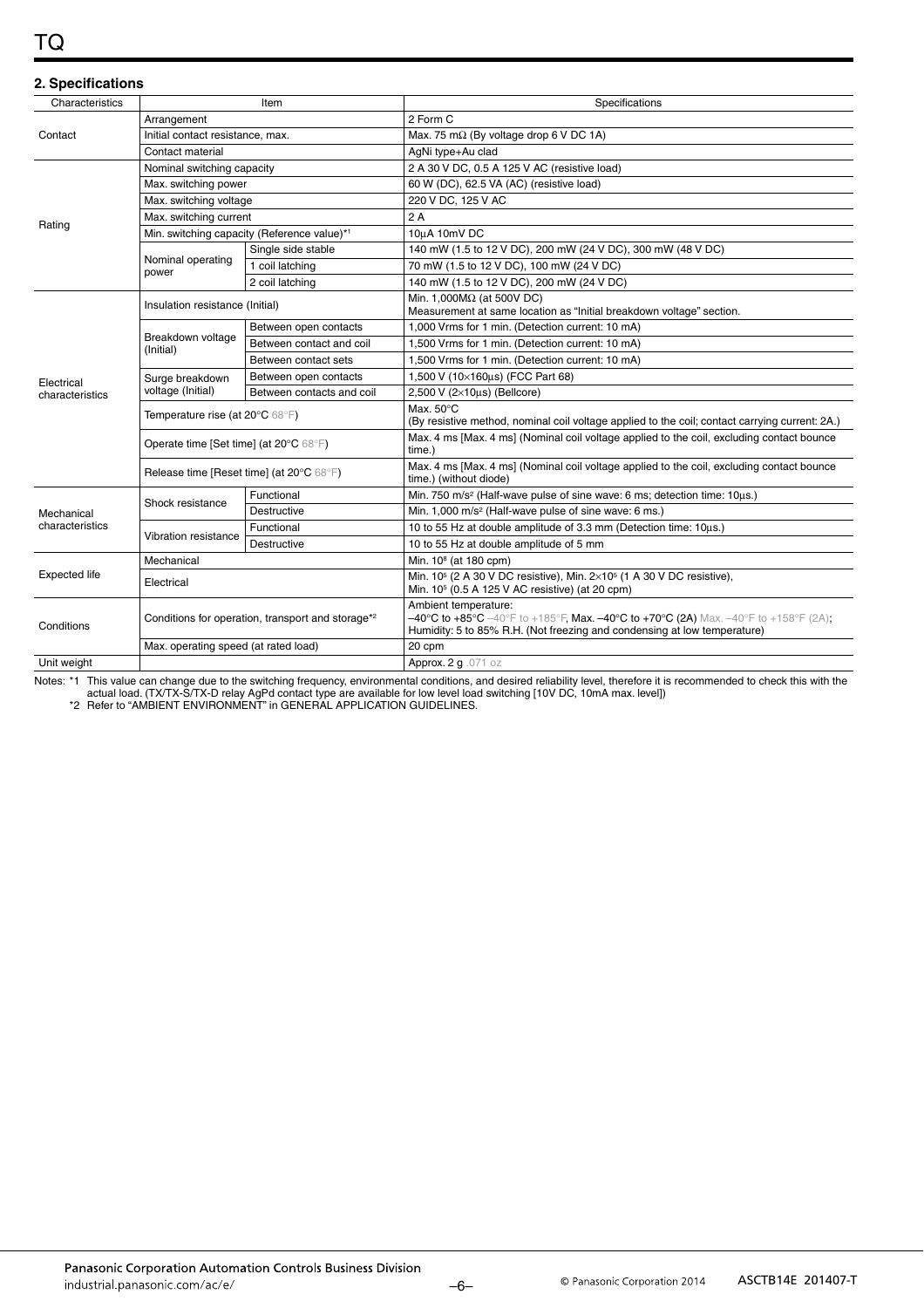# **REFERENCE DATA**

■ Standard PC board terminal and self-clinching terminal

1. Maximum switching capacity **2.** Life curve **3. Mechanical life** 3. Mechanical life





Tested sample: TQ2-12V, 10 pcs. 100  $\frac{8}{2}$ 90 80 Pick-up voltage 70 Tilli



4.-(1) Electrical life (DC load) Tested sample: TQ2-12V, 6 pcs. Condition: 1 A 30 V DC resistive load, 20 cpm







Change of pick-up and drop-out voltage  $\frac{100}{60}$ 90 80

Condition: 0.5 A 125 V AC resistive load, 20 cpm

4.-(2) Electrical life (AC load) Tested sample: TQ2-12V, 6 pcs.



6. Ambient temperature characteristics Tested sample: TQ2-12V, 5 pcs.



- 
- 8. Malfunctional shock (single side stable) Tested sample: TQ2-12V, 6 pcs.



#### Change of contact resistance



#### 7.-(1) High-frequency characteristics (Isolation)



5. Coil temperature rise (2C) Tested sample: TQ2-12V Measured portion: Inside the coil Ambient temperature: 30°C 86°F



7.-(2) High-frequency characteristics (Insertion loss)

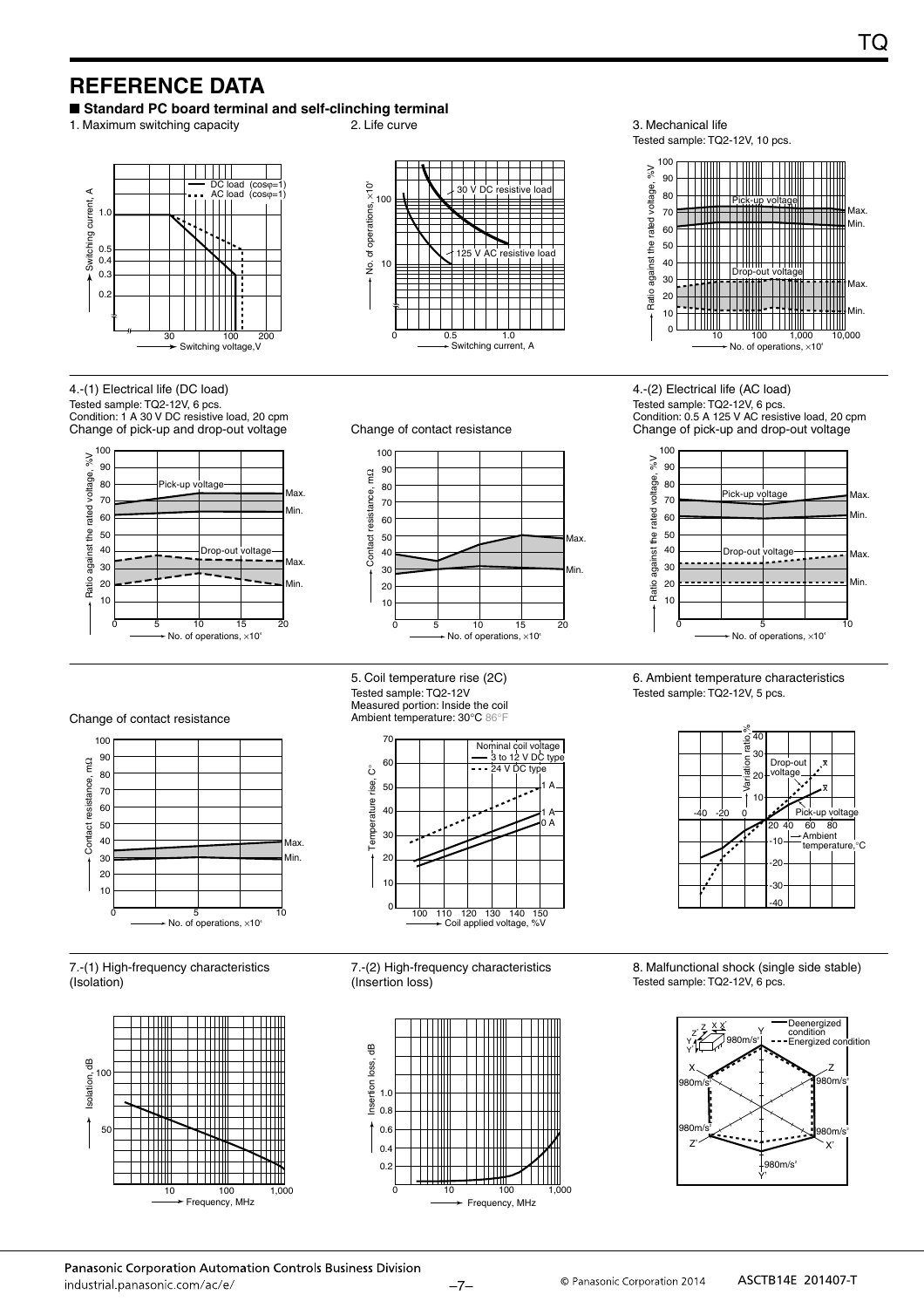

9.-(1) Influence of adjacent mounting 9.-(2) Influence of adjacent mounting 10. Contact reliability



(1 mA 5 V DC resistive load) Tested sample: TQ2-12V Condition: Detection level 10 W F(t), %<br>99.9<br>99.0<br>95.0



11. Actual load test (35 mA 48 V DC wire spring relay load)



#### 12. 0.1 A 53 V DC resistive load test Change of pick-up and drop-out voltage Change of contact resistance



13. Distribution of M.B.B. time Tested sample: TQ2-2M-5V, 85 pcs.





Circuit Change of pick-up and drop-out voltage Change of contact resistance







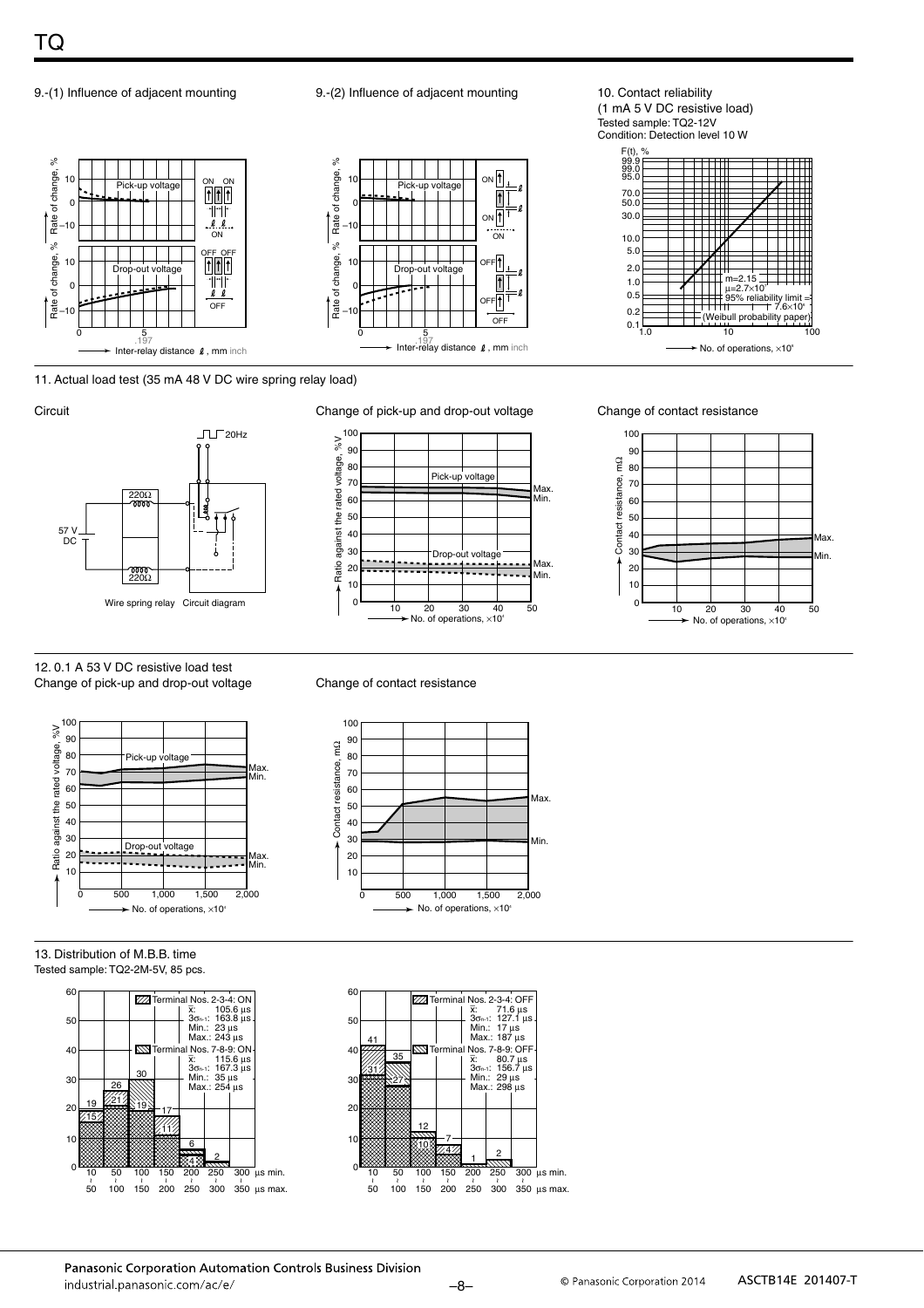#### ■ Surface-mount terminal



4.-(1) Electrical life (2 A 30 V DC resistive load) Tested sample: TQ2SA-12V, 6 pcs. Operating speed: 20 cpm Change of pick-up and drop-out voltage



Change of contact resistance (mounting by IRS method)

125V AC resistive load

No. of operations,  $\times$  10<sup>4</sup>

of operations,

ġ

10

 $\Omega$ 



 $1.0$  2.0

30V DC<br>resistive lo resistive load

Switching current, A

1. Maximum switching capacity **3. Community 1. Maximum switching capacity** 3. Mechanical life (mounting by IRS method) Tested sample: TQ2SA-12V, 10 pcs.



4.-(2) Electrical life (0.5 A 125 V AC resistive load) Tested sample: TQ2SA-12V, 6 pcs Operating speed: 20 cpm Change of pick-up and drop-out voltage



Change of contact resistance (mounting by IRS method)



7. Ambient temperature characteristics Tested sample: TQ2SA-12V, 5 pcs.



5. Coil temperature rise Tested sample: TQ2SA-12V, 6 pcs. Point measured: Inside the coil Ambient temperature: 25°C 77°F



8.-(1) High-frequency characteristics (Isolation)



6. Operate/release time Tested sample: TQ2SA-12V, 6 pcs.



8.-(2) High-frequency characteristics (Insertion loss)



Panasonic Corporation Automation Controls Business Division industrial panasonic com/ac/e/

-9- **C** Panasonic Corporation 2014 **ASCTB14E 201407-T**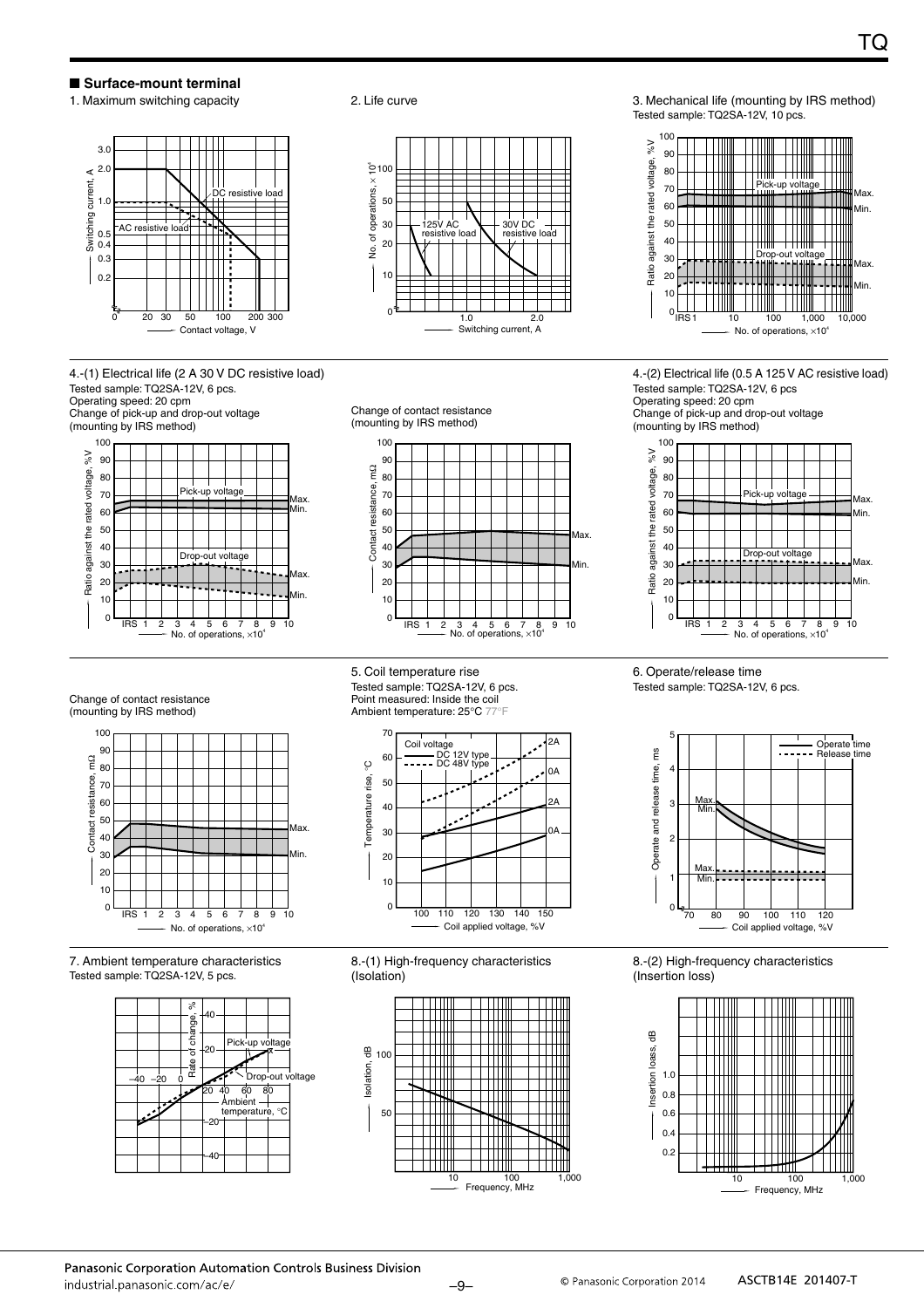



10.-(1) Influence of adjacent mounting Tested sample: TQ2SA-12V, 5 pcs.



10.-(2) Influence of adjacent mounting Tested sample: TQ2SA-12V, 6 pcs.



11. Pulse dialing test (35 mA 48 V DC wire spring relay load) Tested sample: TQ2SA-12V, 6 pcs.

**Circuit** 



.<br>197

Change of pick-up and drop-out voltage (mounting by IRS method)



Change of contact resistance (mounting by IRS method)



**DIMENSIONS** (mm inch) **1. Standard PC board terminal and Self-clinching terminal** The CAD data of the products with a **CAD Data** mark can be downloaded from: http://industrial.panasonic.com/ac/e/

Single side stable

1

 $_+$   $\frac{1}{2}$   $\frac{2}{9}$   $\frac{3}{7}$   $\frac{4}{9}$   $\frac{5}{6}$ 

10 9 8 7 6

(Deenergized condition)

Direction indication −

#### **CAD Data**



External dimensions Standard PC board terminal



Self-clinching terminal



General tolerance:  $\pm 0.3 \pm .012$ 

PC board pattern (Bottom view)



1-coil latching

1

− 0 ≩ 0 0 0

10 9 8 7 6

(Reset condition)

Direction indication

+

Tolerance: ±0.1 ±.004



(Reset condition)